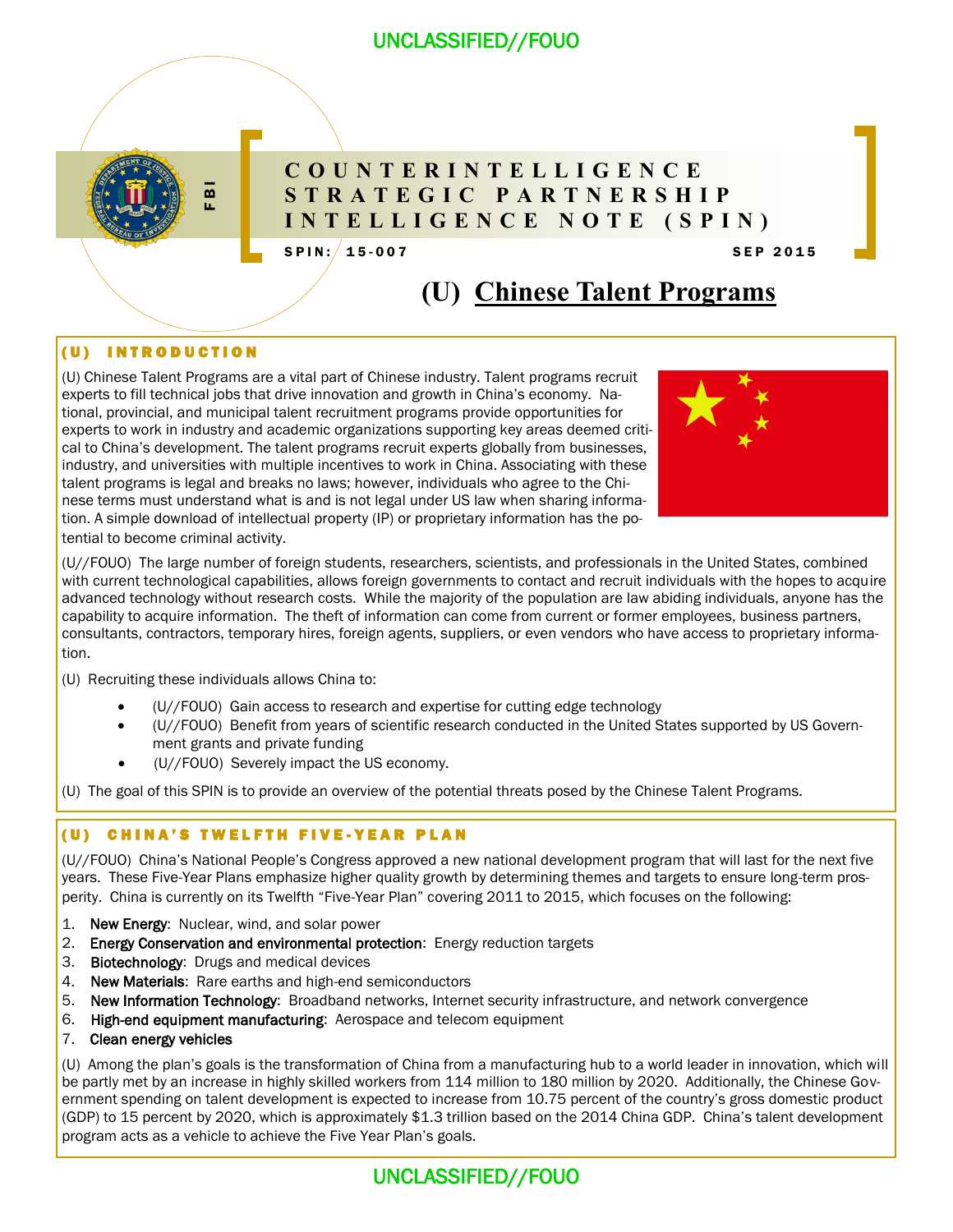### COUNTERINTELLIGENCE STRATEGIC PARTNERSHIP INTELLIGENCE NOTE (SPIN) Page 2

### (U) THOUSAND TALENTS PROGRAM

(U//FOUO) China's most prominent national talent recruitment program is the "Recruitment Program of Global Experts," which is commonly known as the Thousand Talents Program. It focuses on identifying key national-level organizations and associated personnel involved in implementation and management.

(U) Its goal is to recruit ethnic Chinese experts from Western universities, research centers, and private companies to boost China's national capabilities in the science and technology (S&T) fields and to move China forward as an innovative nation. The program also implemented sub-programs for both young and foreign (non-ethnic Chinese) experts.

(U//FOUO) Originally, this program had a five-to-ten year goal of recruiting 2,000 professionals worldwide who could lead innovation and pioneering work in key technologies, and promote the development of emerging industries. However, this program expanded its scope -- recruiting far more than the initial goal of 2,000 individuals -- and extended its life through at least 2020.

(U) In order to be eligible as a candidate for the Thousand Talents Program, an individual must be in a field of study the Chinese Academy of Science (CAS) deems critical or meet the following criteria:

- · (U) Expert or scholar with full professorship in a prestigious foreign university or research and development (R&D) institute
- · (U) Technical managerial professional in a senior position at an internationally known company or financial institution
- · (U) Entrepreneur holding IP rights or key technologies and possesses overseas experience

## (U) HUNDRED TALENTS PROGRAM

(U//FOUO) The Hundred Talents Program was launched in 1994 and was China's first overseasoriented program to recruit high-level talent. The program is exclusively designed for cultivating scientific research personnel at CAS and focuses on attracting a younger talent pool.

(U//FOUO) The primary goal of the program is to cultivate a group of leaders in their areas of specialty to work at various CAS organizations. Although focused on recruiting overseas Chinese, the Hundred Talents Program will accept applicants who are currently in China. These domestic-based applicants must demonstrate internationally-recognized expertise. Most of the Hundred Talents selectees have become "chief scientists" of various 973 Program (National Basic Research Program)

projects; "responsible persons" on 863 Program (National High Technology R&D Program) projects; associated with Project 111, which recruits the world's top researchers and scholars regardless of nationality or ethnic origin to work with Chinese universities; directors of state key laboratories or CAS key laboratories; or have taken high-level leadership positions within CAS institutes or offices. Selectees of this program are given 600,000 RMB (about \$99,000) for resettlement costs and two million RMB (about \$330,000) in startup funding for research.

## (U) OTHER TALENTS PROGRAMS

(U//FOUO) The Innovative Talent Promotion Program is another Chinese Government-sponsored program. This program's ultimate goal is to create a cadre of world-class scientists and entrepreneurs who will lead technological innovation and allow China to compete internationally in S&T and strategic emerging industries.

(U//FOUO) The Thousand Youth Talents Program for Distinguished Young Scholars is a development program for young talent. Top candidates are sent to first-class universities overseas to study. These individuals are groomed into business professionals needed for the future development of China.

(U//FOUO) Lastly, there are programs that seek to develop entrepreneurial talent by focusing on building an internationally competitive corporate management cadre. The program plans to cultivate entrepreneurs with "world foresight, strategic thinking, pioneering spirit, and operating capability," and it sets a goal of having 10,000 talented personnel in management who have expertise in strategic planning, capital management, human resources management, finance and accounting, law, etc.



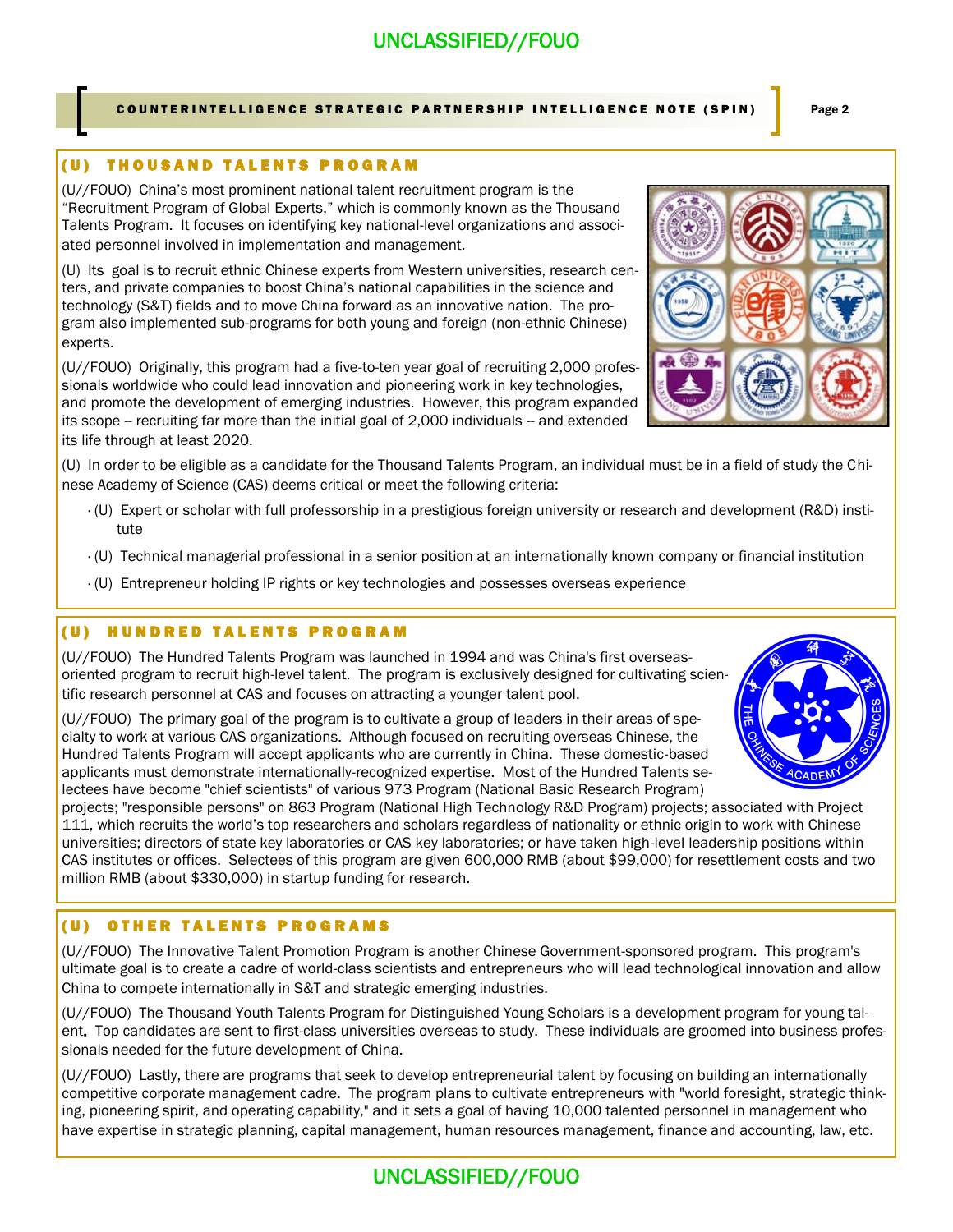## COUNTERINTELLIGENCE STRATEGIC PARTNERSHIP INTELLIGENCE NOTE (SPIN) Page 3

### (U) THREAT TO US BUSINESS AND UNIVERSITIES

(U//FOUO) Chinese Talent Programs pose a serious threat to US businesses and universities through economic espionage and theft of IP. The different programs focus on specific fields deemed critical to China, to boost China's national capability in S&T fields. These subject matter experts often are not required to sign non-disclosure agreements with US entities, which could result in lost of unprotected information that jeopardizes contracts or research funding. One of the greatest threats toward these experts is transferring or transporting proprietary, classified, or export-controlled information, or IP, which can lead to criminal charges.

(U//FOUO) The threat not only targets businesses or universities but potentially targets the researchers or scientists themselves. The technology researched or developed not only costs millions of dollars but costs years, if not decades to develop. Additionally, the theft of information or IP creates a risk that someone else could take credit for the researcher's efforts. The information stolen can be recreated, resold or claimed by others, which in turn will cost the originator creditability and potential funding for future endeavors.

(U) Theft of intellectual property is an increasing threat to organizations and can go unnoticed for months or even years. In today's society, technology affords easier access to every aspect of academia and business. Some of these tools have become effective for recruiting, such as social media. Social media websites often display large amounts of personal data, such as who an individual works for, phone numbers, known associates, previous jobs, and locations. Additionally, websites like LinkedIn have full resumes, detailing the history of an individual's achievements and accomplishments.

(U) The FBI assesses each year the United States loses billions of dollars due to technology transfer. While it is important to conduct collaborative research, it is vital for the survival of US businesses and universities that they protect their information and mitigate lost or stolen information.

## (U) Areas of Interest for Recruitment:

- Information Technology
- Biotechnology
- Aerospace
- Materials & Manufacturing
- Sensors & Optics
- Energy & Environment
- Basic Sciences



### (U) MEDICAL CENTER OF WISCONSIN



(U) Zhao, J. Hua - (DPOB: 1971, China) In February 2013, Zhao, a research assistant at Medical College of Wisconsin (MCOW) under Professor Marshall Anderson, stole three vials of C-25, a compound patented by Anderson and used in his cancer research. Security footage examined during an internal investigation revealed Zhao entering Anderson's office and leaving shortly after.

(U) Zhao was reprimanded previously for placing laboratory data on his personal computer. The internal investigation found research data on C-25. Zhao claimed the data would be used to conduct further studies at Zhejiang University.

He was ordered to remove the data from his computer and place it on an MCOW computer. Additionally, MCOW discovered a posting by Zhao on an Internet site called Researchgate indicating he discovered a cancer fighting compound he wanted to bring back to China.

(U) In March 2013, Zhao was arrested. In addition to the 384 files found on Zhao's personal com-

puter relating to Anderson's research was an application to the National Natural Science Foundation of China that provides funding for many talent programs and to a Chinese foundation claiming he invented C-25 and requesting funding for additional research. This application was an exact translation of the grant application written by Professor Anderson several years earlier. It was also determined that Zhao accessed his MCOW computer remotely on the day he was suspended and attempted to delete the files he stole relating to C-25. Zhao was convicted to time served in August 2013.

(U//FOUO) Zhao had a previous history of disregarding the appropriate handling of university property and had full access to Professor Anderson's lab. His access allowed him the ability to walk in and out of the lab at his own discretion to steal the vials of C-25 and laboratory data. Had C-25 not been patented by Anderson, Zhao could have claimed and patented the cancer-fighting compound for himself. Additionally, Zhao's LinkedIn profile indicated he held a position at Zhejiang University, which has ties to the Thousand Talent Program.

## UNCLASSIFIED//FOUO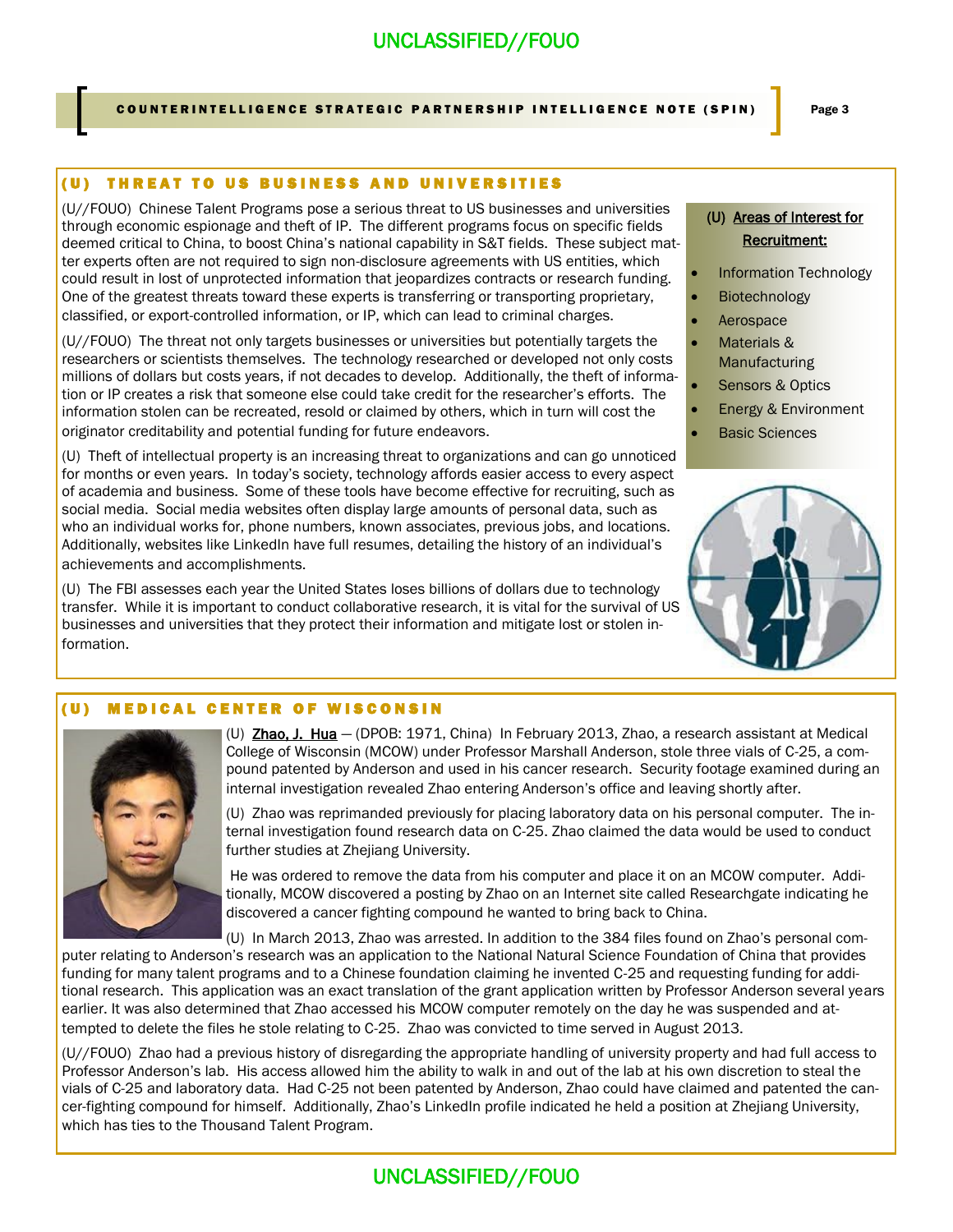COUNTERINTELLIGENCE STRATEGIC PARTNERSHIP INTELLIGENCE NOTE (SPIN) Page 4

### (U) DUKE UNIVERSITY



(U) Liu, Ruopeng – (DPOB: 1983, China) In 2006, Liu, a graduate student at Duke University, worked in the laboratory a US researcher studying metamaterials. Liu had full access to the researcher's lab, which conducted basic and fundamental research. While working for this researcher, Liu arranged meetings between the researcher's lab and Cui Tie Jun, a Chinese program manager associated with Project 111 (focused on basic science and advanced technology by recruiting the best international experts to China to study from). The idea behind this connection was to share ideas, however, the US researcher eventually realized most of the ideas were coming from his lab.

(U) Over the next few years, he discovered pictures and information related to his research used to market a business started by the Liu. The business originally seemed plausible to him, because he knew Liu was applying for positions with Massachusetts Institute of Technology, which tends to favor

faculty members who also have an entrepreneurial bent. The information marketed by Liu attracted a Chinese technology company. Additionally, Liu invited two Chinese visitors associated with CUI's lab from Southeast University to visit the lab. The visitors took photographs of all the equipment in the lab, including the make and model, which in turn were used to reproduce the lab in China.

(U) In 2009, the US researcher received a book entitled *Metamaterials: Theory, Design, and Applications* by Cui, Liu, and the researcher that was published in the United States. Unknowingly, the researcher had in fact signed off on some forms and received multiple e-mails regarding the book by relying on Liu's interpretation. At the same time, Liu, Cui, and another Chinese individual collaborated on a research idea based on a paper regarding carpet-cloak theory later published in 2009 in an issue of *Science*. Located in the article is a footnote acknowledging the support from Innovation Technology, National Science Foundation, National Basic Research Program (973) of China, Natural Science Foundation of Jiangsu Province, and Project 111.

(U) While the researcher's lab does not conduct restricted research, it receives funding from the US Department of Defense and US Intelligence Community. Since the research was not restricted, there were no rules against or restrictions on the lab's collaborative research efforts. Liu did not have to sign a non-disclosure agreement. Liu moved back to China after the researcher retracted his recommendation for Liu's employment at Princeton with Dr. Stephen Chou, the head of the nanotechnology laboratory. Liu has reportedly established a research institution in Shenzhen.

(U//FOUO) By convincing the US researcher to collaborate with Cui, Liu was able to freely share information and invite visitors to the lab. Although this was not restricted research, the metamaterials research could have both military and civilian applications. The US researcher risked his research by allowing visitors to come into his lab without personally looking at their background and being too trusting of his scientific relationship with Liu.

### (U) HOW TO PROTECT YOUR ORGANIZATION

- (U) The first step to protecting your business or university is to identify the threat.
- Who would benefit from your information, processes, or strategies?
- Who are your competitors?
- Have individuals been unusually interested in what you do?

(U) The next step is to identify proprietary or trade secrets or IP. This includes, but is not limited to the manufacturing process, financial information, list of suppliers and customers, chemical formulas, marketing strategies, and R&D data. By understanding the threat and your business or university's critical technologies, it can help you identify methods in which they can be easily stolen. Theft, bribery, espionage, blackmail, hacking, and electronic intercepts are just some of the different methods individuals may use to steal trade secrets.

- (U) Have professors, students, and employees sign non-disclosure agreements.
- (U) Identify foreign personnel who are sponsored by professors/employees.
- (U) Understand agreements between international organizations and US businesses and universities.
- (U) Identify and label or mark IP or sensitive data that is most important to US businesses and universities.
- (U) Identify methods in which professors and employees are contacted (for example, e-mail, social media, conferences) and educate them on what solicitation looks like.
- (U) Report any incidents or concerns to your security office and local FBI field office.



## UNCLASSIFIED//FOUO